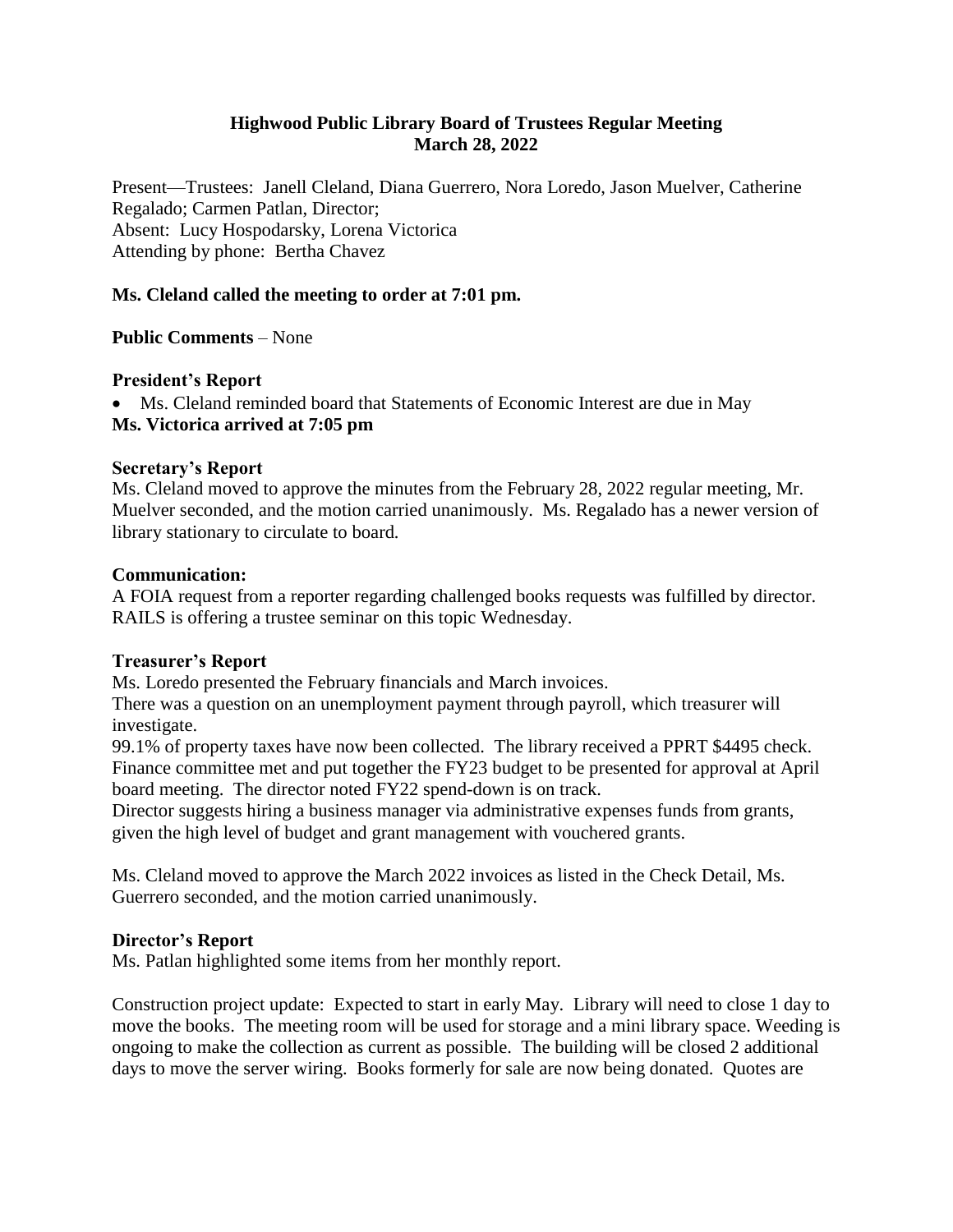being obtained for movers for shelving. There will be new shelving in YA area. 6 staff members need to have space during the construction.

With the new Northshore Health System grant and partnership with their Community Investment Fund, 5 new employees will be hired: a manager, 2 counselors, and 2 social workers. During construction these workers will do remote work, plus use counseling space offered at the Church of the Redeemer across the street. Literacy programming will be located at D112 buildings. Ms. Loredo suggested checking into space at City Hall.

DCEO grant approval is now at governor's office, which will take another 6 weeks. Given how costs have risen since original budget, all the originally planned work can't be done. Projects were prioritized. An anonymous donor has made a large donation which will take care of the rotted wood on the eaves and the HVAC and other items to improve Meeting Room. If possible, director would also like to add a window in north wall of children's room.

Celebrate Highwood group is now meeting at Library and has approved a \$5000 donation to the Friends.

Director is fostering close interaction with District 112. She met with the Northwood principal today, and is also working with the assistant superintendent of services. Library staff will prepare materials for Northwood's staff, and have a presence there. District will help library access data to determine success rates for library programming.

### **Old Business**

Library logo update: mockup was received today. Staff has chosen their favorite of 4 options and the board agreed. This will now be implemented with a standard blue color for letterheaddirector will share the file.

Friends of the Library: fundraising conversations and membership drive continue. House parties might be a possibility.

#### **New Business**

Policy committee met and recommended multiple policies for approval:

Ms Regalado moved to reapprove the following policies: Blood Borne Pathogens, Disaster Plan, Soliciting and Selling, Meeting Room Policy, Records Disposal, Confidentiality, Material Posting. Mr. Muelver seconded and the motion carried unanimously.

Ms. Regalado moved to approve the revised Patron Code of Conduct incorporating the Food and Beverage policy, Ms. Loredo seconded, and the motion carried unanimously.

Ms. Regalado moved and Ms. Guerrero seconded to approve the new Photography and Filming Policy. The motion carried unanimously.

An anonymous donor pledged \$800/year over the next 10 years to cover lost fine income if late fees are eliminated. Director noted late fee elimination, which board has considered before, is